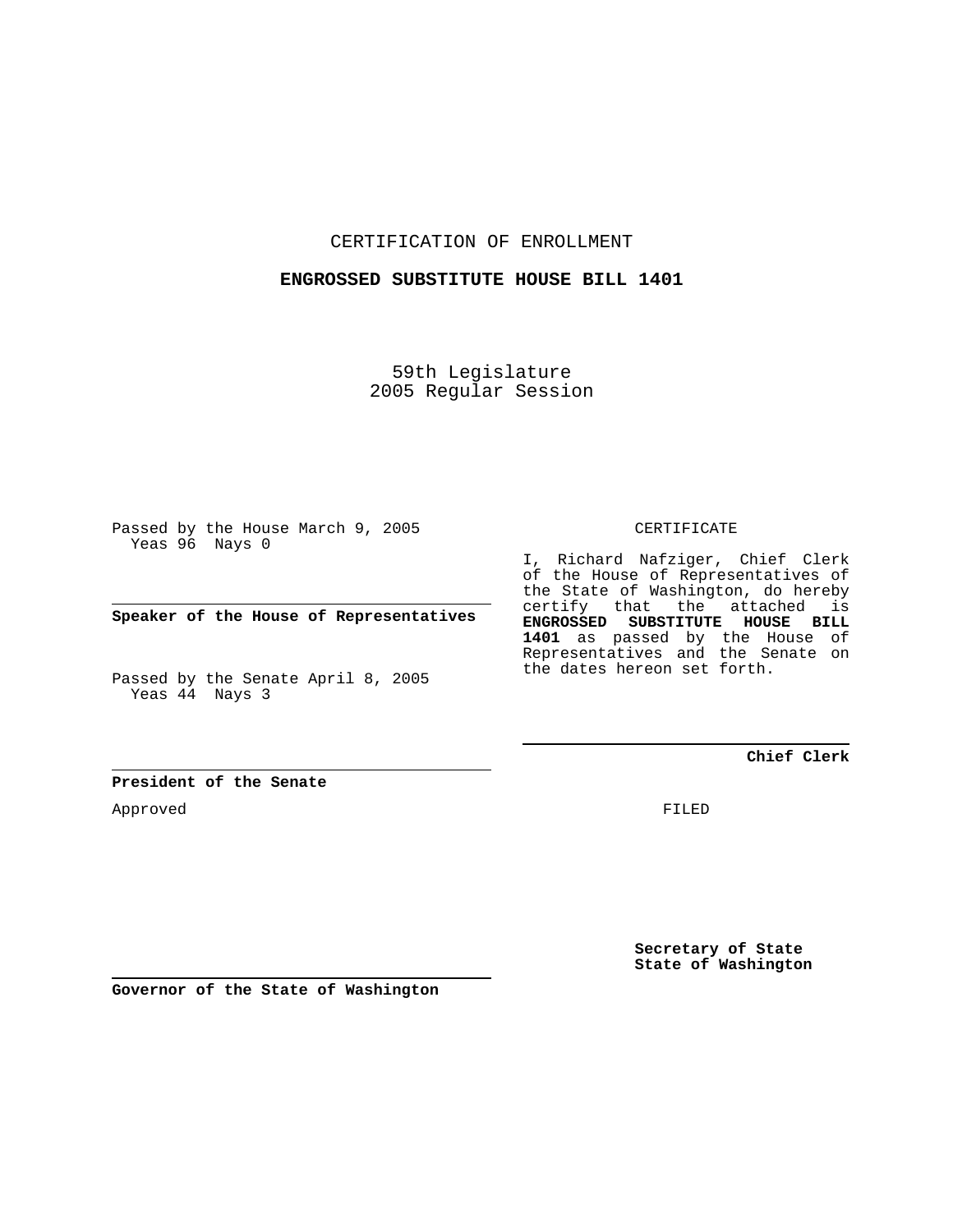## **ENGROSSED SUBSTITUTE HOUSE BILL 1401** \_\_\_\_\_\_\_\_\_\_\_\_\_\_\_\_\_\_\_\_\_\_\_\_\_\_\_\_\_\_\_\_\_\_\_\_\_\_\_\_\_\_\_\_\_

\_\_\_\_\_\_\_\_\_\_\_\_\_\_\_\_\_\_\_\_\_\_\_\_\_\_\_\_\_\_\_\_\_\_\_\_\_\_\_\_\_\_\_\_\_

Passed Legislature - 2005 Regular Session

## **State of Washington 59th Legislature 2005 Regular Session**

**By** House Committee on Local Government (originally sponsored by Representatives Simpson, Hankins, O'Brien, Ormsby and Chase)

READ FIRST TIME 03/01/05.

 AN ACT Relating to fire safety; adding new sections to chapter 19.27 RCW; and adding a new section to chapter 84.36 RCW.

BE IT ENACTED BY THE LEGISLATURE OF THE STATE OF WASHINGTON:

 NEW SECTION. **Sec. 1.** A new section is added to chapter 19.27 RCW to read as follows:

 The building code council shall adopt rules by December 1, 2005, requiring that all nightclubs be provided with an automatic sprinkler system. Rules adopted by the council shall consider applicable nationally recognized fire and building code standards and local conditions.

 By December 15, 2005, the council shall transmit to the fire protection policy board copies of the rules as adopted. The fire protection policy board shall respond to the council by February 15, 2006. If changes are recommended by the fire protection policy board the council shall immediately consider those changes to the rules through its rule-making procedures. The rules shall be effective December 1, 2007.